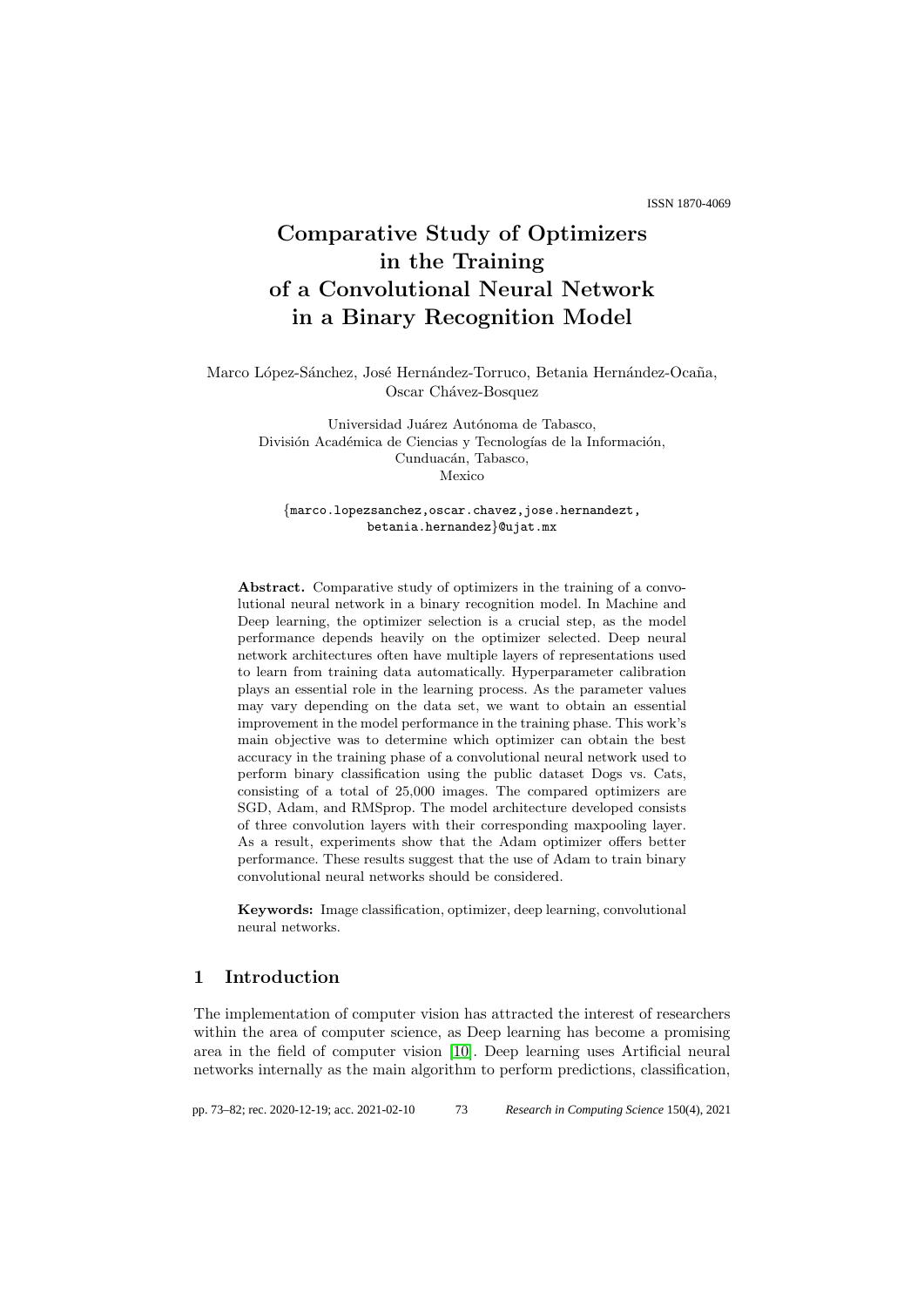and so on. Image classification, covering a diverse range of applications including biometrics [\[12\]](#page-9-1), video surveillance [\[18\]](#page-9-2) and medical research [\[14\]](#page-9-3).

Among the most promising algorithms, the convolutional neural network (CNN) technique [\[15\]](#page-9-4), is the most widely used deep learning algorithm. In this paper, we describe a binary classification problem and analyze the Adam, RMSprop, and SGD optimizers, which are used to train deep learning neural networks. ADAM is the most recent and represents an improvement of other optimizers, but it is not always the one that generates the best model. Following, we present key concepts and optimization techniques, followed by a brief description of neural convolution networks. The rest of the work is organized in the following order: Section 2 materials and methods in section 2. The results of the experiments are presented in section 3. Finally, section 4 concludes the article.

#### 1.1 Artificial Neural Networks

Artificial neural networks (ANN) aim to perform computational tasks using a large number of simple interconnected processing units called neurons or nodes. The connections between neurons are associated with parameters called weights that can be modified, through a training process, to associate the desired output to a specific input [\[4\]](#page-9-5). It can be described as a directed graph in which each node performs a transfer function of the form [\[23\]](#page-9-6).

Hyperparameters are a particular set of parameters used in the learning process during training. Hyperparameters are vital since they directly impact the neural network's training phase and hence in the model performance. There are several hyperparameter optimization techniques, but it is the data scientist's responsibility to initialize these values manually. The parameters might be an integer or a continuous or categorical variable which ranges from the lower to upper bound values [\[22\]](#page-9-7).

The basic hyperparameters of an ANN are:

- Number of hidden layers: Neural networks with single-layer tunable parameters are very limited in what they can do, as is the case with perceptrons. Therefore, it is natural to expand a neural network's capacity by adding additional layers of neurons. From outside the network, only the first and last layers of a multi-layer network are visible: the input and output layers. All other layers are "hidden" layers". The additional layers are therefore called hidden layers because they are not visible from the outside [\[2\]](#page-8-0).
- Number of hidden units: Each hidden layers can have a different number of neurons.
- Learning rate: The learning rate is a small number, often between 0.00001 and 0.05, which affects the magnitude that is added to the current weight of an edge in order to train the model with these updated weights [\[5\]](#page-9-8). In nearly all gradient descent algorithms, the choice of learning rate remains central to efficiency. Yoshua Bengio [\[1\]](#page-8-1) claims that it is often the single most crucial hyper-parameter and that it always should be tuned.

74

*Research in Computing Science* 150(4), 2021 74 **ISSN 1870-4069**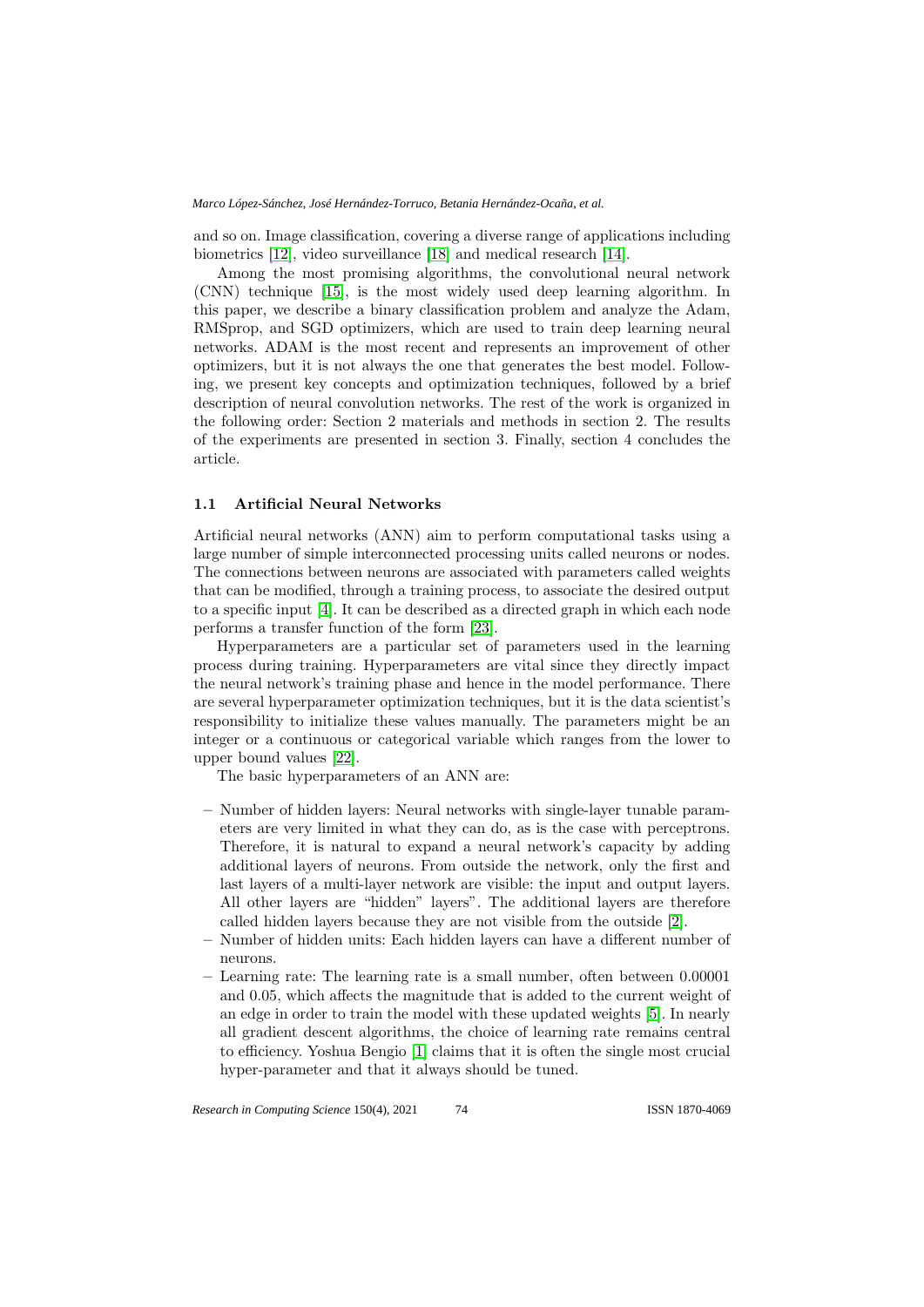- Number of epochs: One epoch means that each sample in the training dataset has had an opportunity to update the internal model parameters. An epoch is comprised of one or more batches. For example, an epoch that has one batch is called the batch gradient descent learning algorithm [\[3\]](#page-8-2).
- Batch size: The batch size is a hyperparameter that defines the number of samples to work through before updating the internal model parameters [\[3\]](#page-8-2).
- Loss function: This is a tool to measure a decision algorithm's performance (or classifier). The loss function measures each classifier action's cost and converts an error probability error into a decision. This approach allows us to handle situations where particular classification mistakes have to be considered differently from the others [\[4\]](#page-9-5).
- Activation function: This is critical as images and features within an image are highly non-linear problems, and most other functions within Convolutional neural networks (Conv2D, pooling, fully connected layers, and so on) generate only linear transformations. The activation function generates the non-linearity while mapping input values to its ranges. Many activation functions are used, but the most common ones are Sigmoid, Tanh, ReLU.

An optimizer's role is to update the weight parameters then to minimize the error function or loss function, where the error is the difference between the actual value and the predicted value. Before starting the training phase, the optimizer that carries out this task must be selected along with its specific algorithmic hyperparameters. The optimizers compared in this study are:

- SGD The Stochastic Gradient Descent algorithm [\[19\]](#page-9-9) is one of the earliest methods used for training neural networks. The main advantage of these methods is the simplicity of each iteration, both in generating the search direction and in performing the update of variables [\[17\]](#page-9-10).
- RMSprop It was introduced to address the monotonically decreasing learning rate problem. This problem is present in the AdaGrad optimizer [\[11\]](#page-9-11); it uses exponential decay in the first step.
- Adam The Adam optimization [\[13\]](#page-9-12) algorithm was introduced to combine the benefits of AdaGrad, and RMSProp algorithms.

The performance metrics used in this work are:

- Accuracy: It is the most used metric to summarize the performance of a supervised learning model, as it indicates the proportion of examples that a classifier can classify correctly, usually indicated as a percentage [\[2\]](#page-8-0).
- Confusion matrix: In its simplest form, a confusion matrix (also called an error matrix) is a type of contingency table with two rows and two columns that contains the numbers of false positives, false negatives, true positives, and true negatives [\[5\]](#page-9-8).
- ROC curve: The ROC (receiver operating characteristic) curve is a curve that plots the TPR (true positive rate, i.e., the recall) against the FPR (false positive rate) [\[5\]](#page-9-8).

75

ISSN 1870-4069 *Research in Computing Science* 150(4), 2021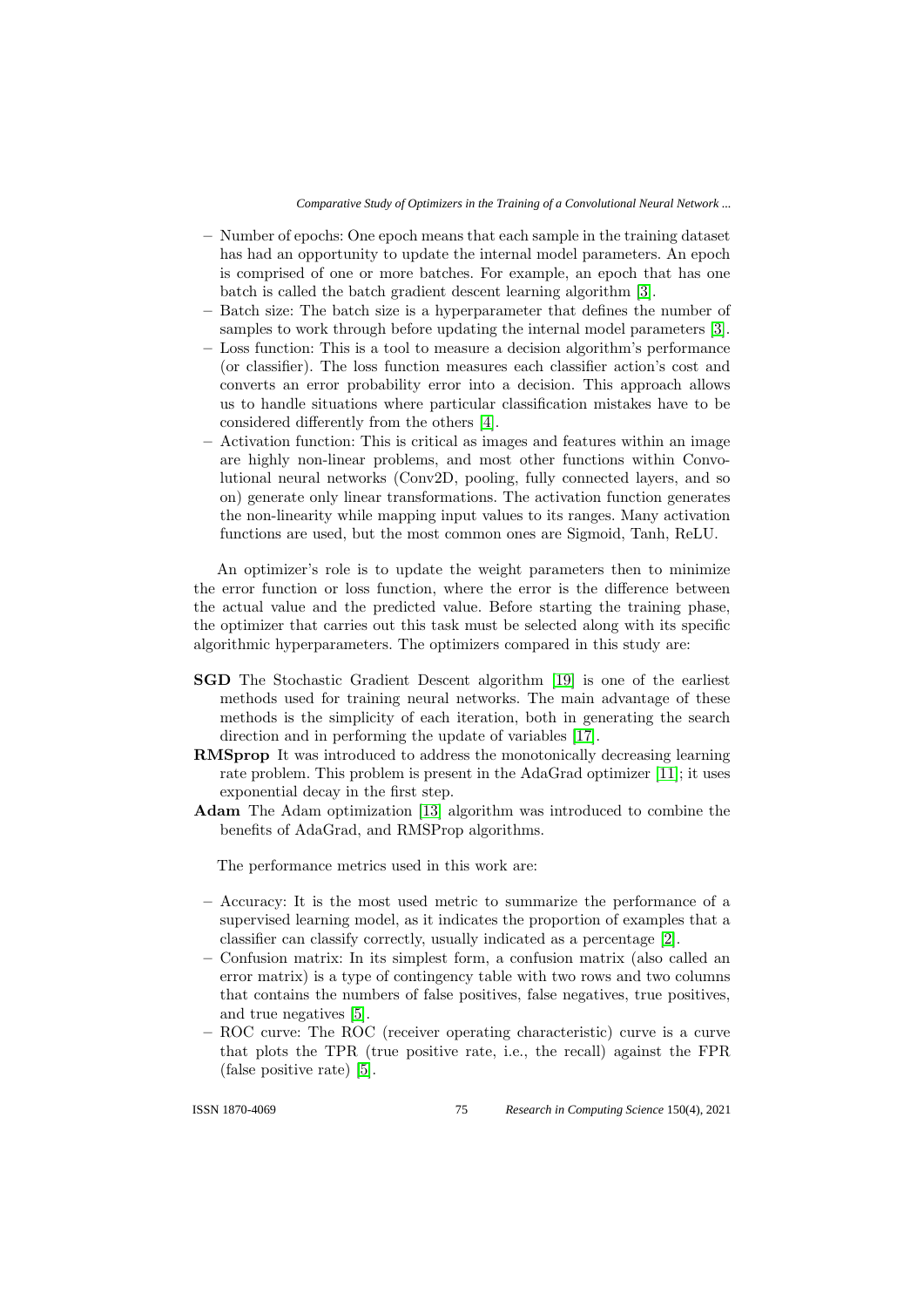#### 1.2 Convolutional Neural Networks

A convolutional neural network (CNN) is a deep learning algorithm specialized in image classification. The core element of CNNs is the processing of data through the convolution operation. Convolution of any signal that is combined with another one produces a third signal that may reveal more information about the signal than the original signal itself [\[6\]](#page-9-13).

In 1990, LeCun et al. [\[16\]](#page-9-14) published the seminal paper fundamenting the modern framework of a CNN, and later improved it in [\[15\]](#page-9-4). The specific hyperparameters of CNN are [\[22\]](#page-9-7):

- Number of convolutional layers. This layer is the primary building block of a convolutional neural network, which determines the output of associated.
- Number of pooling layers. The primary function of the Pool layer is to progressively reduce the spatial size (i.e., width and height) of the input volume. Typically, we use a pool size of  $2 \times 2$ , although deeper CNNs that use larger input images ( $> 200$  pixels) may use a  $3 \times 3$  pool size early in the network architecture.
- Step size handled by the stride. It is the number of pixels to move to define the local receptive field for a filter–a stride of 1 means to move across and down a single pixel. The value of stride should not be too small or too large, and it is almost always symmetric in the dimensions of height and width.

A convolutional neural network, also known as ConvNet or CNN, is a variant of the artificial neural network, which specializes in emulating functionality and behavior of our visual cortex [\[21\]](#page-9-15). CNN has produced excellent results in fields like image classification [\[15\]](#page-9-4), speech recognition [\[9\]](#page-9-16) and object identification [\[7\]](#page-9-17).

Typical CNN architectures stack a few convolutional layers (each one generally followed by a ReLU layer), then a pooling layer, then another few convolutional layers (+ReLU), then another pooling layer, and so on [\[8\]](#page-9-18).

When CNNs are applied to images, consecutive convolutional layers learn progressively abstract features. Figure [1](#page-4-0) depicts this process, where the first layers take care of extracting characteristics such as the edges or corners of an image. Once these edges are detected, they are used to detect shapes in the subsequent layers. When the shapes are detected, high-level characteristics are detected, such as a wheel in an image where a car appears. The last layers are fully connected and take care of giving a prediction from these last extracted characteristics.

## 2 Materials and methods

#### 2.1 Dataset

The Dogs vs. Cats dataset was originally collected by Microsoft and consists of more than 3 million images, of which  $25,000$  have been publicly released<sup>[1](#page-3-0)</sup>. It is

<span id="page-3-0"></span><sup>1</sup> [https://www.microsoft.com/en-us/download/confirmation.aspx?id=54765]( https://www.microsoft.com/en-us/download/confirmation.aspx?id=54765)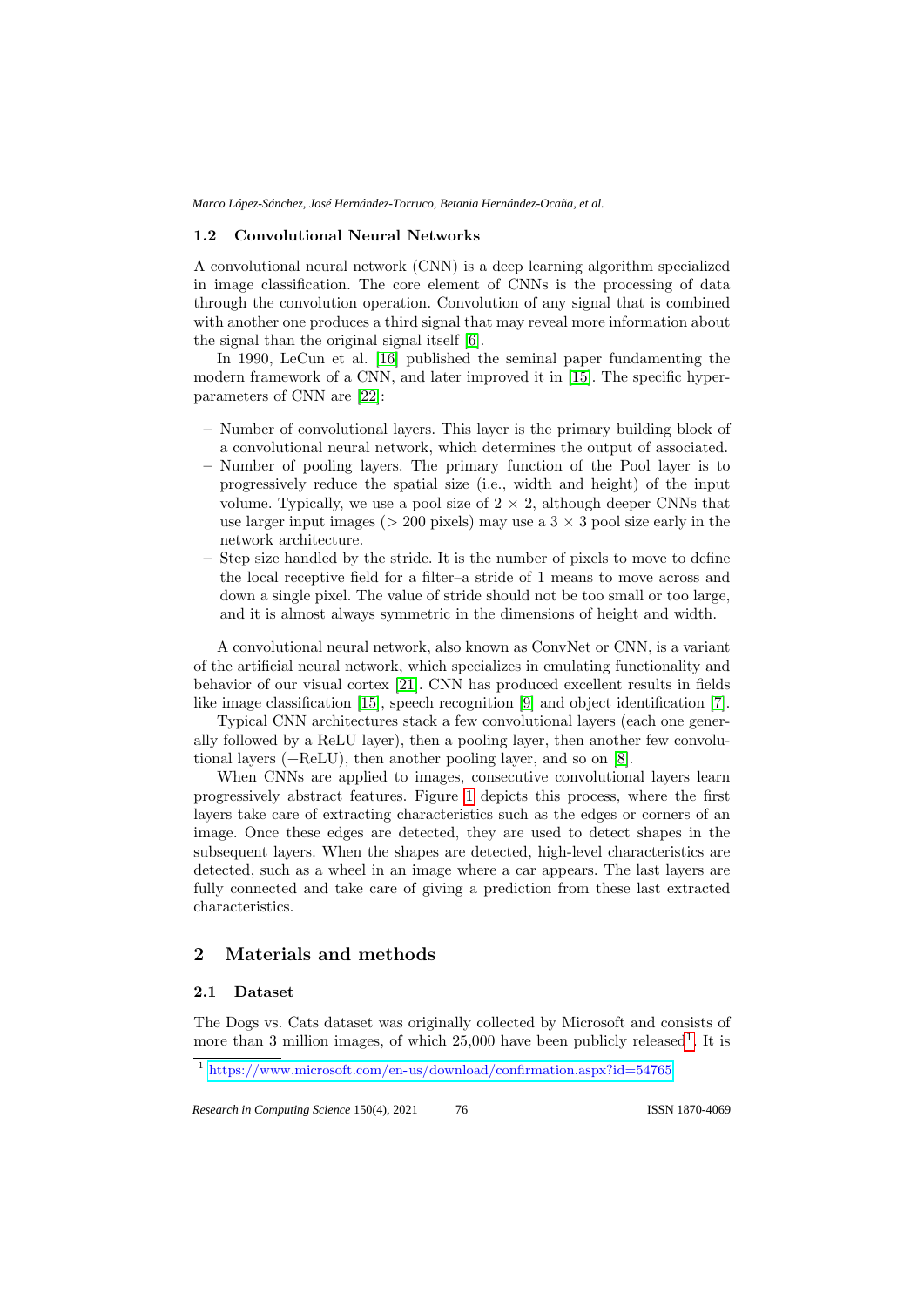

<span id="page-4-0"></span>Fig. 1. Example of a convolutional neural network.

worth mentioning that there is a smaller dataset (3,000 images) derived from this one, that is more commonly used in the literature.

Data are the images, which are stored in 2 directories, one for the pictures of cats and the other one for pictures of dogs. The dataset is balanced, i.e., it has the same number of images of cats and dogs. The goal is to build a machine learning algorithm capable of correctly detecting the animal (dog or cat) in the images.

#### 2.2 Experimental setup

The CNN model proposed in this paper is used to predict the correct class of each item in the dataset. The data were split into 70 % training, 15 % for validation, and 15  $\%$  for testing. The total number of convolutional layers is  $3*$  stacks. Each stack has a convolutional layer, a batch normalization layer, and a ReLU layer. The image size is 150∗150∗3, where 150∗150 is the size in pixels, and the number 3 represents the depth of the image.

The hyperparameter configuration was:

- Learning rate: 0.00001,
- Number of epochs: 30,
- Steps per epoch: 70,
- Loss function: Binary crossentropy,
- Activation functions: ReLU and Sigmoid.

The life cycle of a model provides the backbone for modeling a dataset. The life cycle used in this work includes [\[20\]](#page-9-19):

1. Gather the dataset: download a zip file containing the dataset, unzip it and discard the corrupt files.

77 ISSN 1870-4069 *Research in Computing Science* 150(4), 2021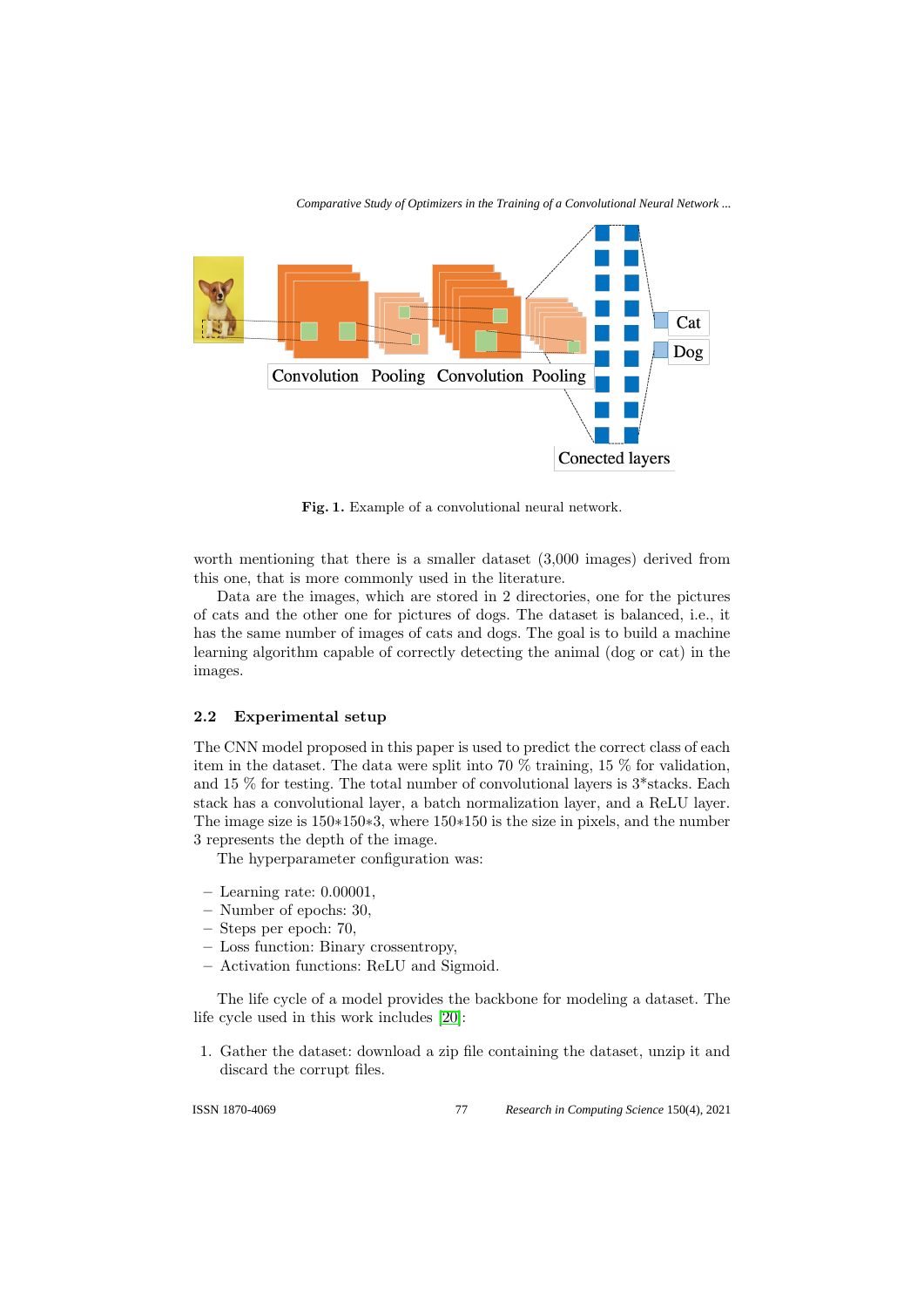2. Split the dataset: divide the data set into three parts:

- Training set: the set of samples used to train the model.
- Validating set: the set of samples that we are going to use to adjust the parameters of the classifier.
- Testing set: the set of samples that we will use only to evaluate the performance of the classifier.

To the training set we assign 70 % of the images, to the validating 15 % and to the testing 15 %. Train network: In this step, we define the architecture of our network configuring each of its layers. We also configure the hyperparameters, then compile the model and feed it with the training set. Evaluate: To verify the result obtained in training, we use the confusion matrix and the ROC curve. Make predictions: We provide a simple user interface so that the user can load an image and test the prediction in a more intuitive way.

## 3 Results

We conducted experiments with the dataset to determine the behavior of each optimizer. To test the performance of each optimizer in all the experiments, the default settings of each hyperparameter were chosen. We have included an early stopping in the training phase to stop the training loop after 5 iterations with no improvement. Table 1 shows the main performance metrics on each optimizer. Table [1](#page-5-0) shows that the highest accuracy was achieved by the Adam optimizer, while RMSprop was second with a small gap. SGD fall behind with a weak accuracy.

| Optimizer | Loss   | Accuracy |
|-----------|--------|----------|
| SGD       | 0.6926 | 0.5053   |
| RMSprop   | 0.4520 | 0.7868   |
| Adam      | 0.4227 | 0.8017   |

<span id="page-5-0"></span>Table 1. Model results.

Figure [2](#page-6-0) shows the performance of each model in the training phase on the training and validation subsets. We highlight that SGD stops training at epoch 12, according to the early stopping configuration. On the other side, RMSprop and Adam continue the training until the 30 configured epochs. SGD validation curve shows an erratic behavior, while RMSprop and Adam curves shows the slope of the learning process.

The confusion matrix of each optimizer is presented in Figure [3.](#page-7-0) We can notice that SGD has the lower performance, misclassifying most of the images. On the other hand, RMSprop and Adam performed quite well in the classification of cats and dogs.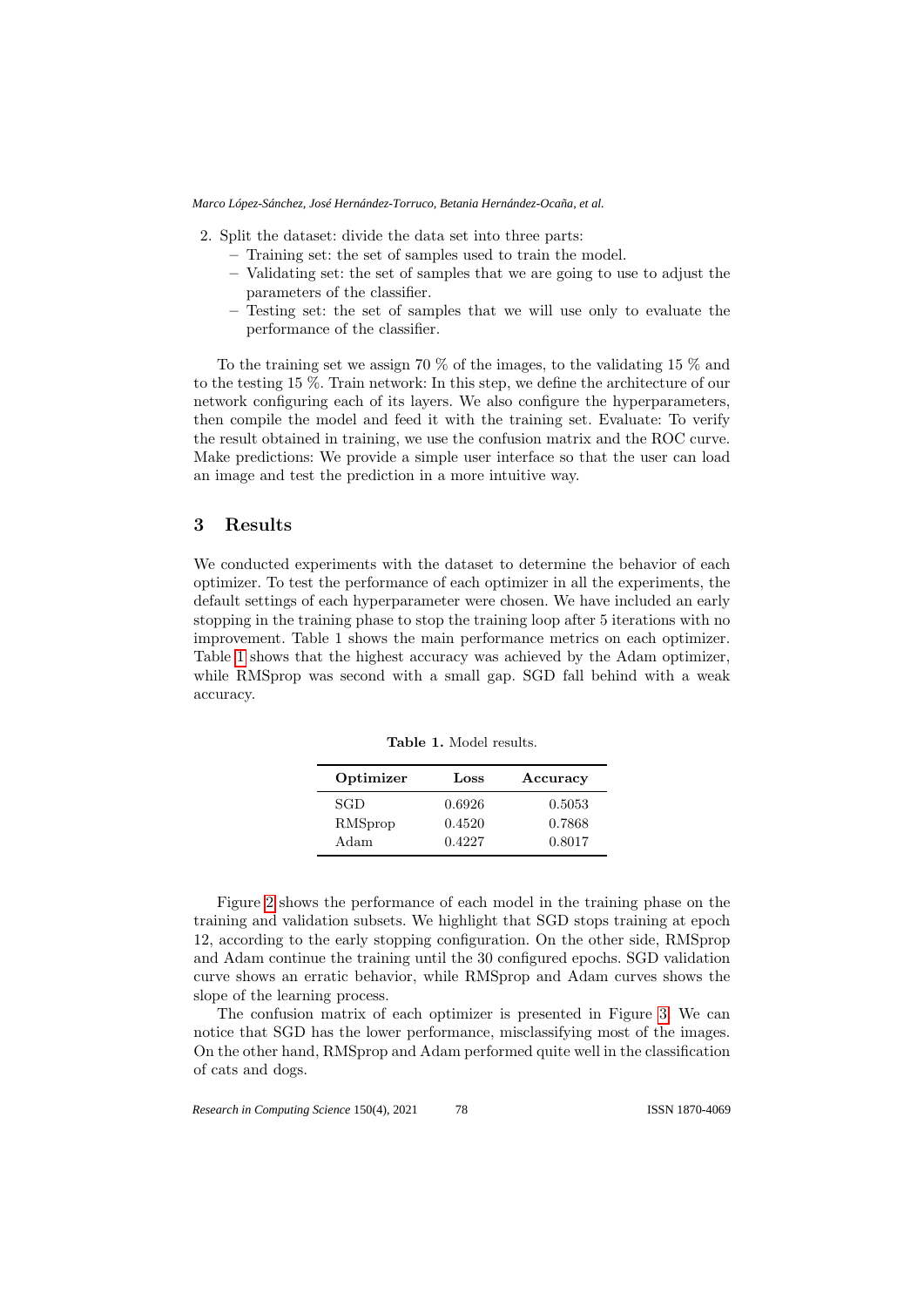

<span id="page-6-0"></span>Fig. 2. Optimizers performance.

Figure [4](#page-7-1) shows the graphical representation with normalized values of the confusion matrix of each optimizer. In these plots the difference between the correct classifications (top left and bottom right of each plot) against misclassifications (bottom left and top right) is clear. For example, we can see that SGD virtually classifies all the images as dogs, having a high rate with dog images but a low rate classifying cat images.

In Figure [5](#page-8-3) we can see the area under the curve (AUC) of the ROC curve of each optimizer, computing the false-positive rate and the true-positive rate of each model. The AUC measures how much the model is capable of distinguishing between cats and dogs. We can notice the flattened curve in the SGD optimizer, indicating a poor classification performance. The ROC curve for RMSprop and Adam is similar, along with their AUC. Both optimizers performed well in the classification task.

79

ISSN 1870-4069 *Research in Computing Science* 150(4), 2021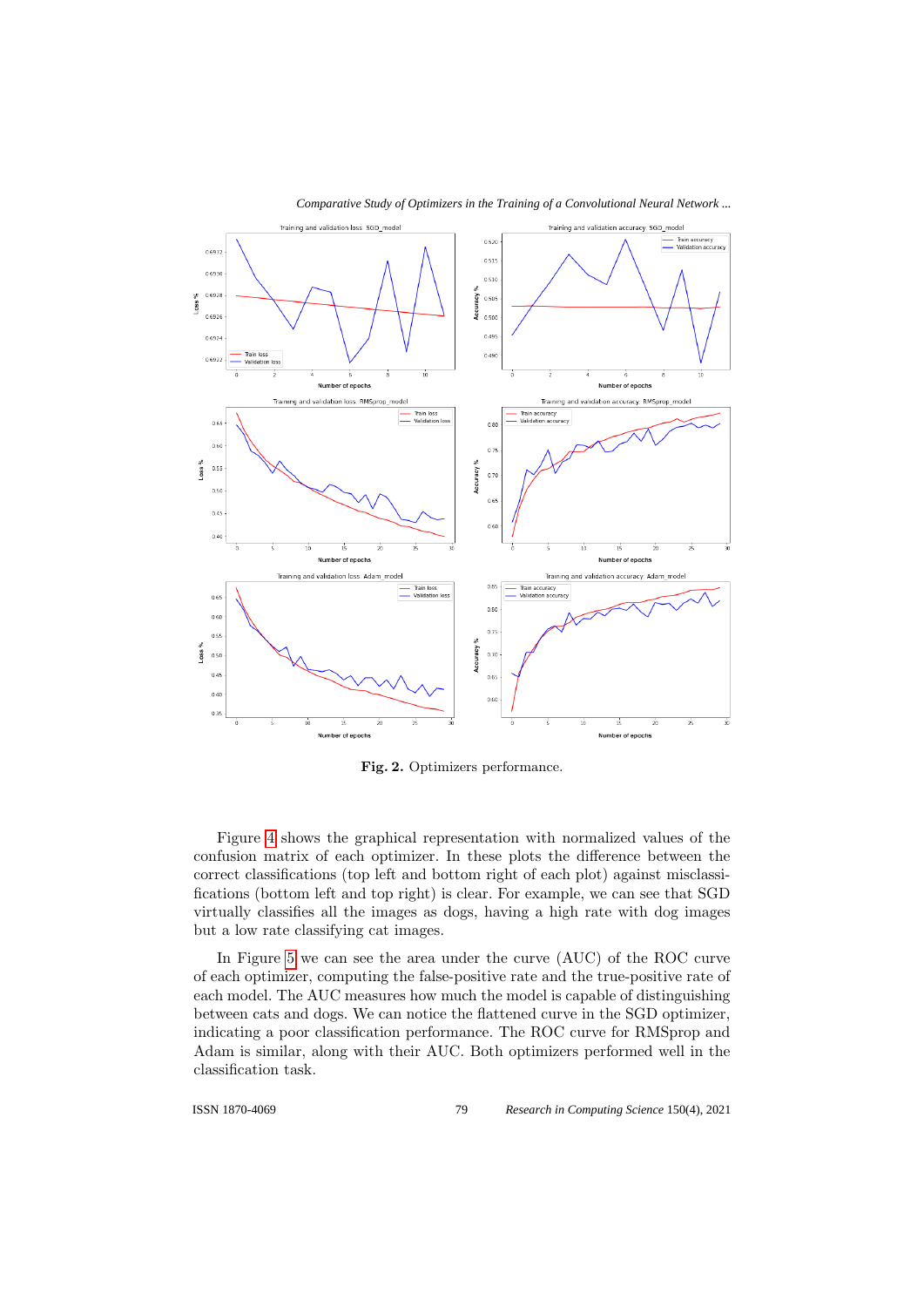

*Marco López-Sánchez, José Hernández-Torruco, Betania Hernández-Ocaña, et al.*



<span id="page-7-0"></span>Fig. 3. Confusion matrix of each optimizer.

<span id="page-7-1"></span>Fig. 4. Graphical representation of the confusion matrix.

# 4 Conclusions

Selecting an optimizer for training a neural network is a challenging task. The role of an optimizer is to update the weight parameters so the network can minimize the error or loss function, where the error is the difference of actual value and the predicted value.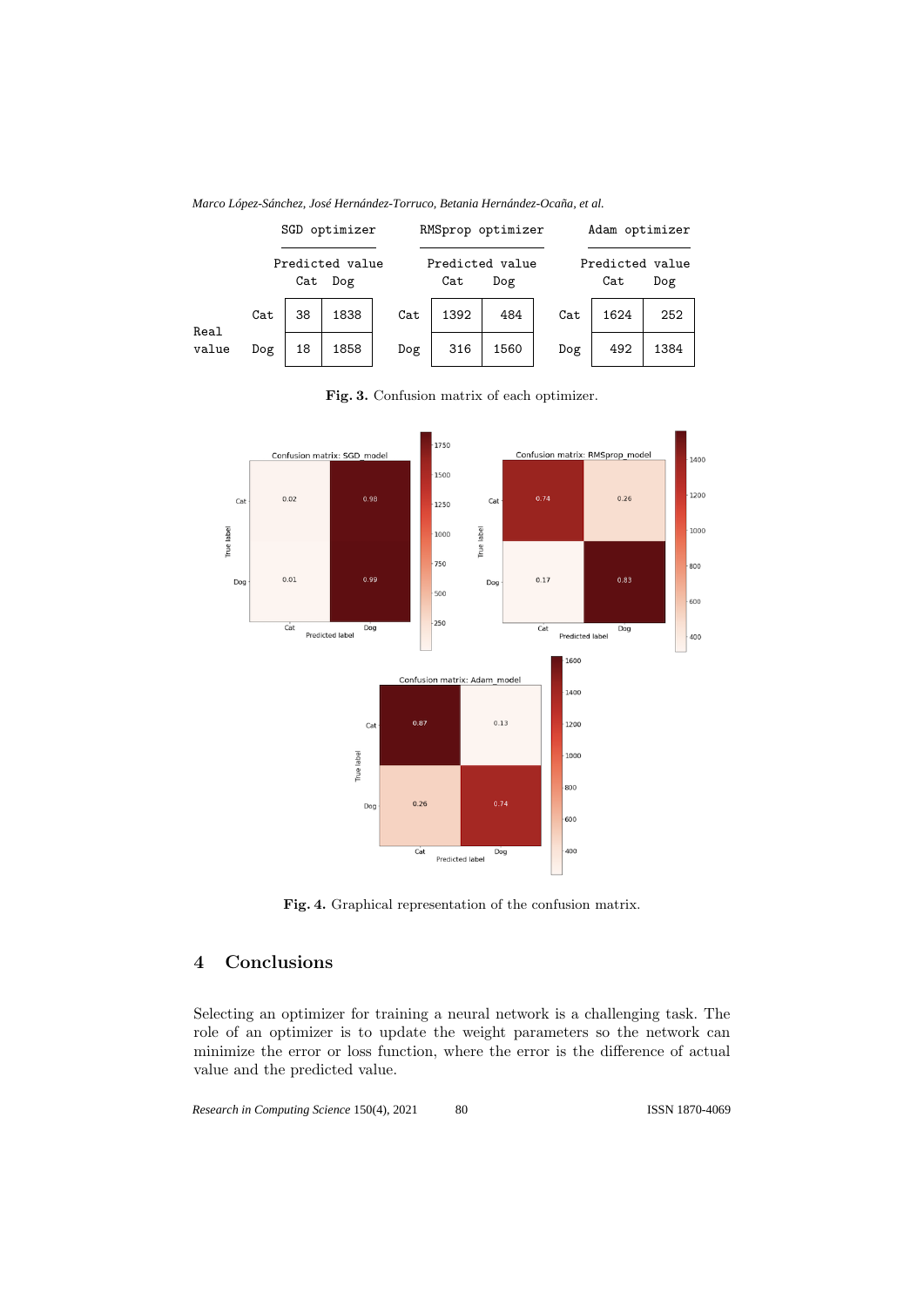

<span id="page-8-3"></span>Fig. 5. ROC curve of each optimizer.

In this work, we test three optimizers: SGD, RMSprop, and Adam, creating a model for binary classification in the Dogs vs. Cats dataset. In our experiments, the Adam optimizer obtained the best performance, according to the model's accuracy and the AUC of the ROC curve. This may be due to the fact that Adam is an adaptative learning rate method, as it computes individual learning rates for diferent parameters. Adam has also the best performance in terms of speed of training.

Each optimizer has several parameters that have a direct impact on the performance of the generated model. In a future work, we consider the tuning of these parameters and using more and diverse optimizers.

Acknowledgments. To the Consejo Nacional de Ciencia y Tecnología (CONA-CYT) for supporting the Doctoral program in Computer Science at the Universidad Juárez Autónoma de Tabasco.

### References

- <span id="page-8-1"></span>1. Bengio, Y.: Practical recommendations for gradient-based training of deep architectures. In: Neural networks: Tricks of the trade, pp. 437–478. Springer (2012)
- <span id="page-8-0"></span>2. Berzal, F.: Redes neuronales  $\&$  Deep Learning: Volumen II. Edición Independiente, 1era. edn. (2019)
- <span id="page-8-2"></span>3. Brownlee, J.: Master Machine Learning Algorithms: Discover How They Work and Implement Them From Scratch. Jason Brownlee, 1st edn. (2016), [https://books.](https://books.google.com.mx/books?id=PCJnAQAACAAJ) [google.com.mx/books?id=PCJnAQAACAAJ](https://books.google.com.mx/books?id=PCJnAQAACAAJ)

81